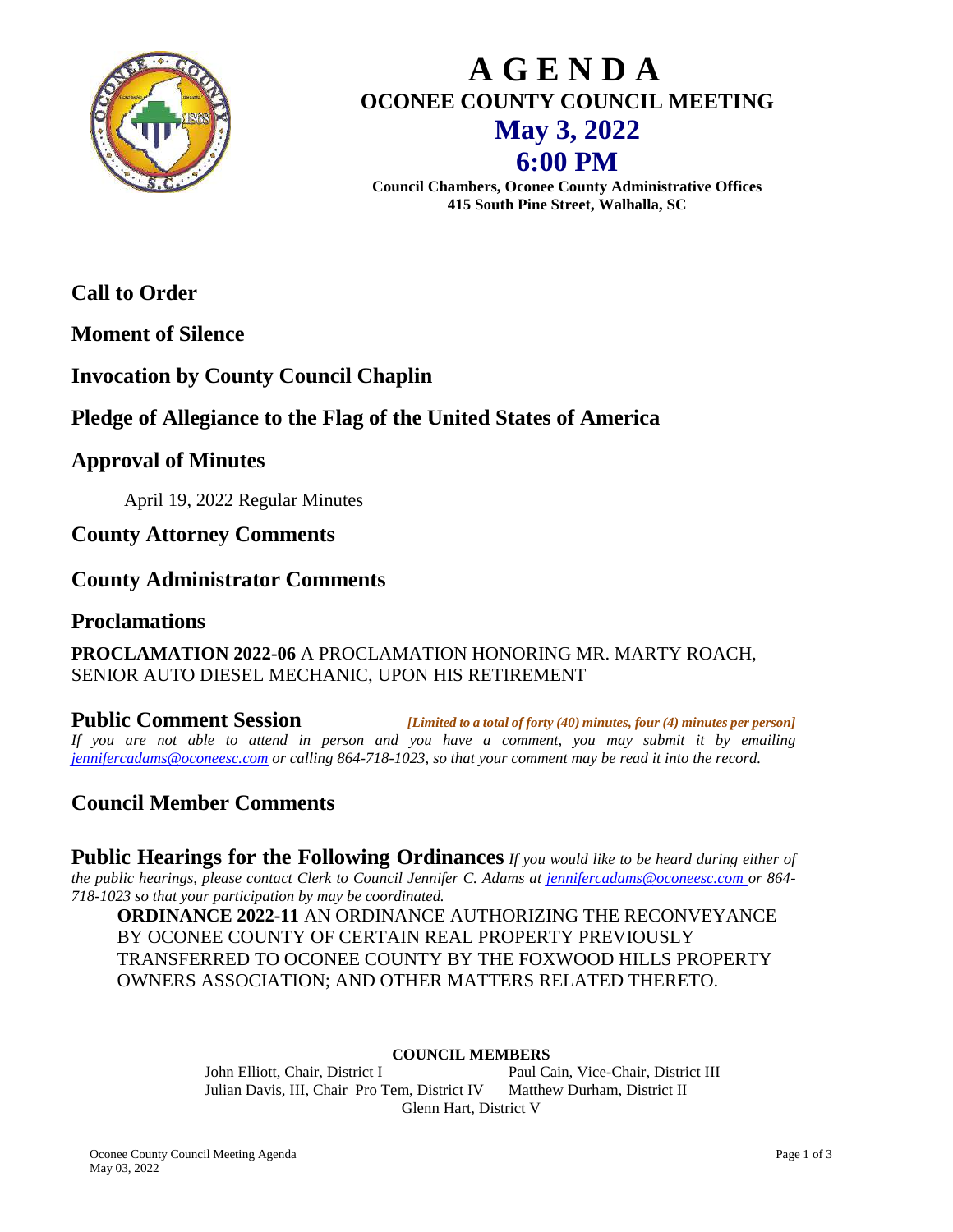**ORDINANCE 2022-12** AN ORDINANCE TO SUPPLEMENT ORDINANCE 2022-07, WHICH APPROPRIATED AND AUTHORIZED THE EXPENDITURE OF \$1,710,000 OF LOCAL FISCAL RECOVERY FUNDING RECEIVED UNDER THE AMERICAN RESCUE PLAN ACT OF 2021 ("ARPA") FOR PURPOSES OF PROVIDING PREMIUM PAY TO ELIGIBLE COUNTY EMPLOYEES, BY APPROPRIATING AN ADDITIONAL \$276,632, SO THAT THE PREMIUM PAY APPROPRIATION AND AUTHORIZATION FOR EXPENDITURE NOW TOTALS \$1,986,632; AND OTHER MATTERS RELATED THERETO.

## **Third Reading of the Following Ordinances**

**ORDINANCE 2022-11** *[see caption above]* **ORDINANCE 2022-12** *[see caption above]*

## **Second Reading of the Following Ordinances**

**ORDINANCE 2022-13** AN ORDINANCE AUTHORIZING THE CONVEYANCE OF CERTAIN REAL PROPERTY OWNED BY OCONEE COUNTY, CONSISTING OF APPROXIMATELY 1.5 ACRES AND BEING A PORTION OF TAX MAP # 160-00-04- 060 ("PARCEL 1"), AND AUTHORIZING THE RECEIPT OF CERTAIN REAL PROPERTY OWNED BY LUTHER L. LYLE, ET AL., CONSISTING OF APPROXIMATELY 1.5 ACRES AND BEING A PORTION OF TAX MAP # 160-00-04- 003 ("PARCEL 2") IN EXCHANGE FOR THE CONVEYANCE OF PARCEL 1; AND OTHER MATTERS RELATED THERETO.

#### **First Reading of the Following Ordinances**

**ORDINANCE 2022-01** AN ORDINANCE TO ESTABLISH THE BUDGET FOR OCONEE COUNTY AND TO PROVIDE FOR THE LEVY OF TAXES FOR ORDINARY COUNTY PURPOSES, FOR THE TRI-COUNTY TECHNICAL COLLEGE SPECIAL REVENUE FUND, FOR THE EMERGENCY SERVICES PROTECTION SPECIAL REVENUE FUND, FOR THE ROAD MAINTENANCE SPECIAL REVENUE FUND, FOR THE BRIDGE AND CULVERT CAPITAL PROJECT FUND, FOR THE ECONOMIC DEVELOPMENT CAPITAL PROJECT FUND, FOR THE PARKS, RECREATION, AND TOURISM CAPITAL PROJECTS FUND, FOR THE DEBT SERVICE FUND, FOR THE VICTIM SERVICES SPECIAL REVENUE FUNDS, FOR THE CAPITAL VEHICLE / EQUIPMENT FUND, ALL IN OCONEE COUNTY FOR THE FISCAL YEAR BEGINNING JULY 1, 2022 AND ENDING JUNE 30, 2023.

**ORDINANCE 2022-02** AN ORDINANCE TO ESTABLISH THE BUDGET FOR THE SCHOOL DISTRICT OF OCONEE COUNTY AND TO PROVIDE FOR THE LEVY OF TAXES FOR THE OPERATIONS OF THE SCHOOL DISTRICT OF OCONEE COUNTY FOR THE FISCAL YEAR BEGINNING JULY 1, 2022 AND ENDING JUNE 30, 2023.

#### **COUNCIL MEMBERS**

John Elliott, Chair, District I Paul Cain, Vice-Chair, District III Julian Davis, III, Chair Pro Tem, District IV Matthew Durham, District II Glenn Hart, District V